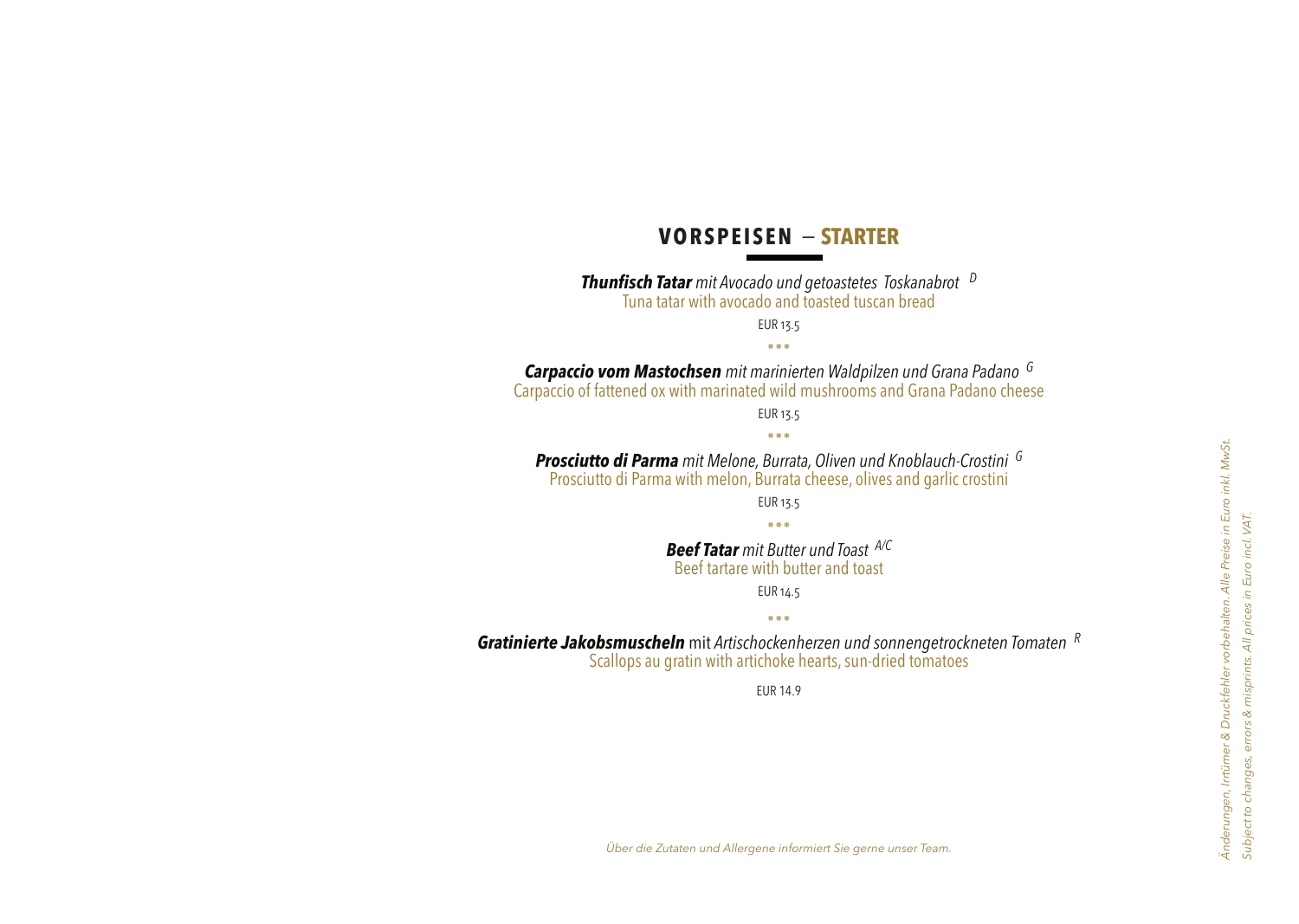#### **SUPPEN** − **SOUPS**

*Rindsuppe Grießnockerl−Leberknödel−Frittaten A/C* Beef soup semolina – liver dumplings – frittata EUR 4.2 ٭٭٭ *Eierschwammerl - Schaumsuppe mit Knoblauchcroutons <sup>A</sup>* Chanterelle foam soup with garlic croutons EUR 6.5 ٭٭٭ *Gurkenkaltschale mit Räucherlachs <sup>A</sup>* Cucumber soup with smoked salmon EUR 6.5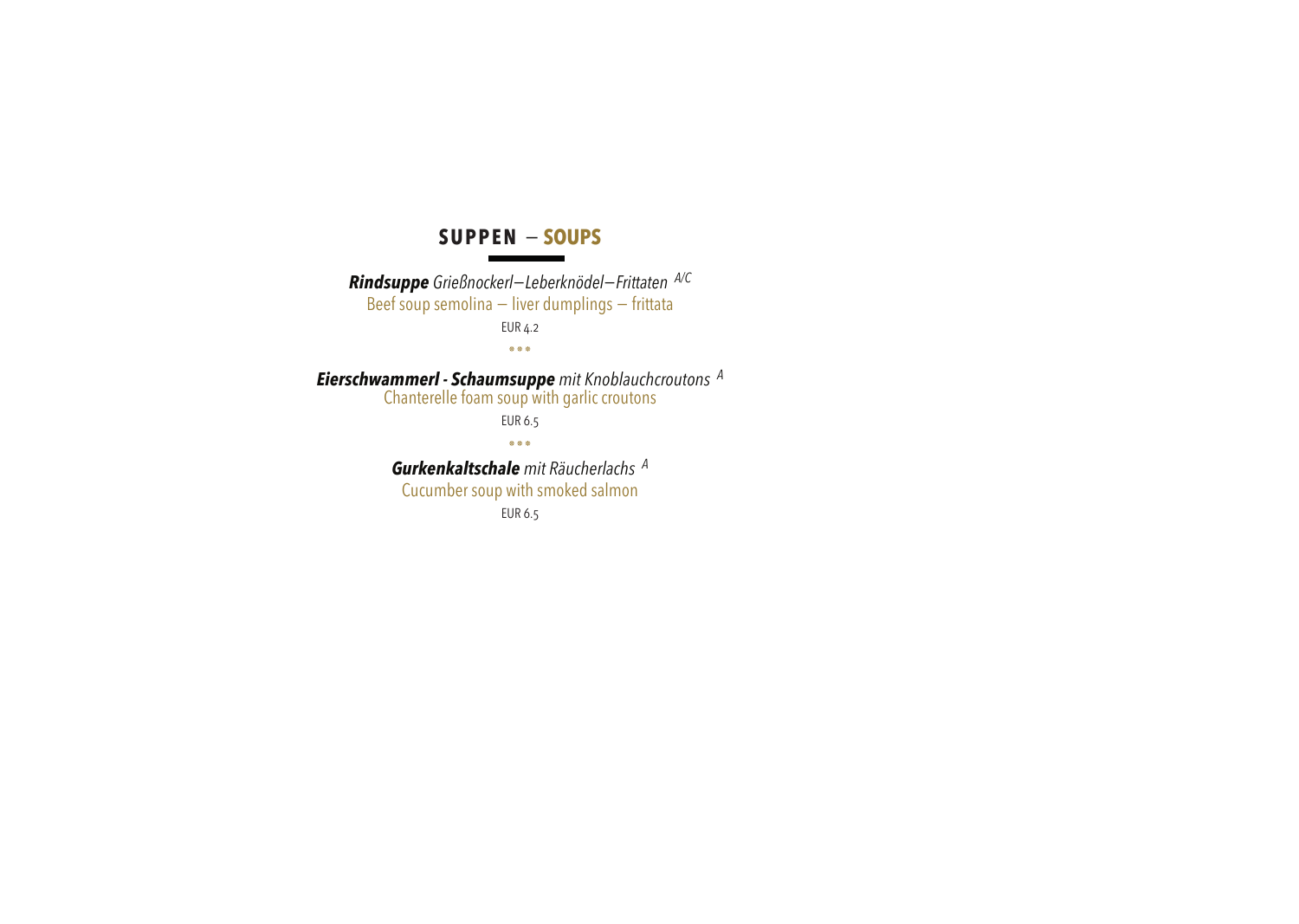## **SALATE** − **SALADS**

*Griechischer Bauernsalat mit Tomaten, Gurken, Schafskäse und Oliven <sup>G</sup>* Greek farmer salad with tomatoes, cucumbers, feta cheese and olives EUR 10.5

٭٭٭

*Thunfischsalat mit Blattsalat, Tomaten, gekochte Eier, rote Zwiebeln und Oliven <sup>C</sup>* Tuna salad with lettuce, tomatoes, boiled eggs, red onions and olives

> EUR 11.5 ٭٭٭

*Gebratene Hühnerbruststreifen auf Blattsalat* 

Fried chicken breast strips on leaf salad

EUR 12.5

٭٭٭

*Gebratene Garnelen mit Knoblauch-Kräuter, Avocado, Tomaten und Rucola <sup>R</sup>*

Fried shrimp with garlic herbs, avocado, tomatoes and arugula salad

EUR 14.5

٭٭٭

*Tomaten Carpaccio mit Burrata, Rucola, gerösteten Pinienkernen und Pesto Sauce <sup>G</sup>*

Tomato carpaccio with burrata, rocket, roasted pine nuts and pesto sauce

EUR 14.5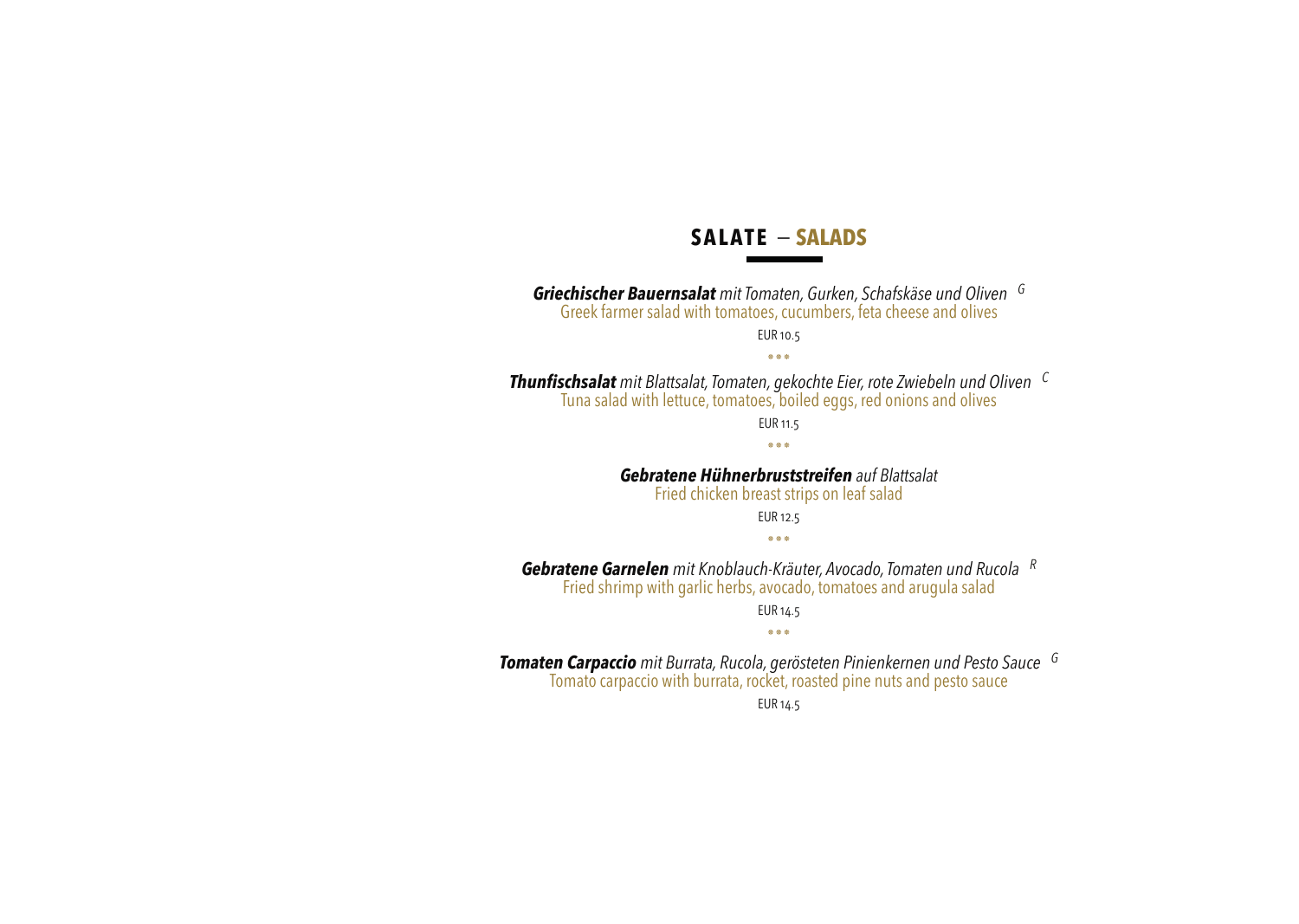### **ZWISCHENGERICHTE** − **INTERMEDIARY DISHES**

*Hausgemachte Gnocchi (mit Parmesan) A/C* Homemade gnocchi (with parmesan) *Tomatensauce* EUR 9.0 *− Bolognese* EUR 10.9 *− Trüffelsauce* EUR 15.0 Tomatoes sauce − Bolognaise − Truffles sauce ٭٭٭ *Spaghetti "Cacio e Pepe" mit schwarzen Trüffeln A/C* Spaghetti with cheese and pepper, with black truffles EUR 14.5 ٭٭٭ *Risotto mit Meeresfrüchten und Scampi B/D/R* Risotto with seafood and scampi EUR 14.9 ٭٭٭ *Hausgemachte Tagliatelle mit Steinpilzen A/C* Homemade tagliatelle with porcini mushrooms

EUR 15.5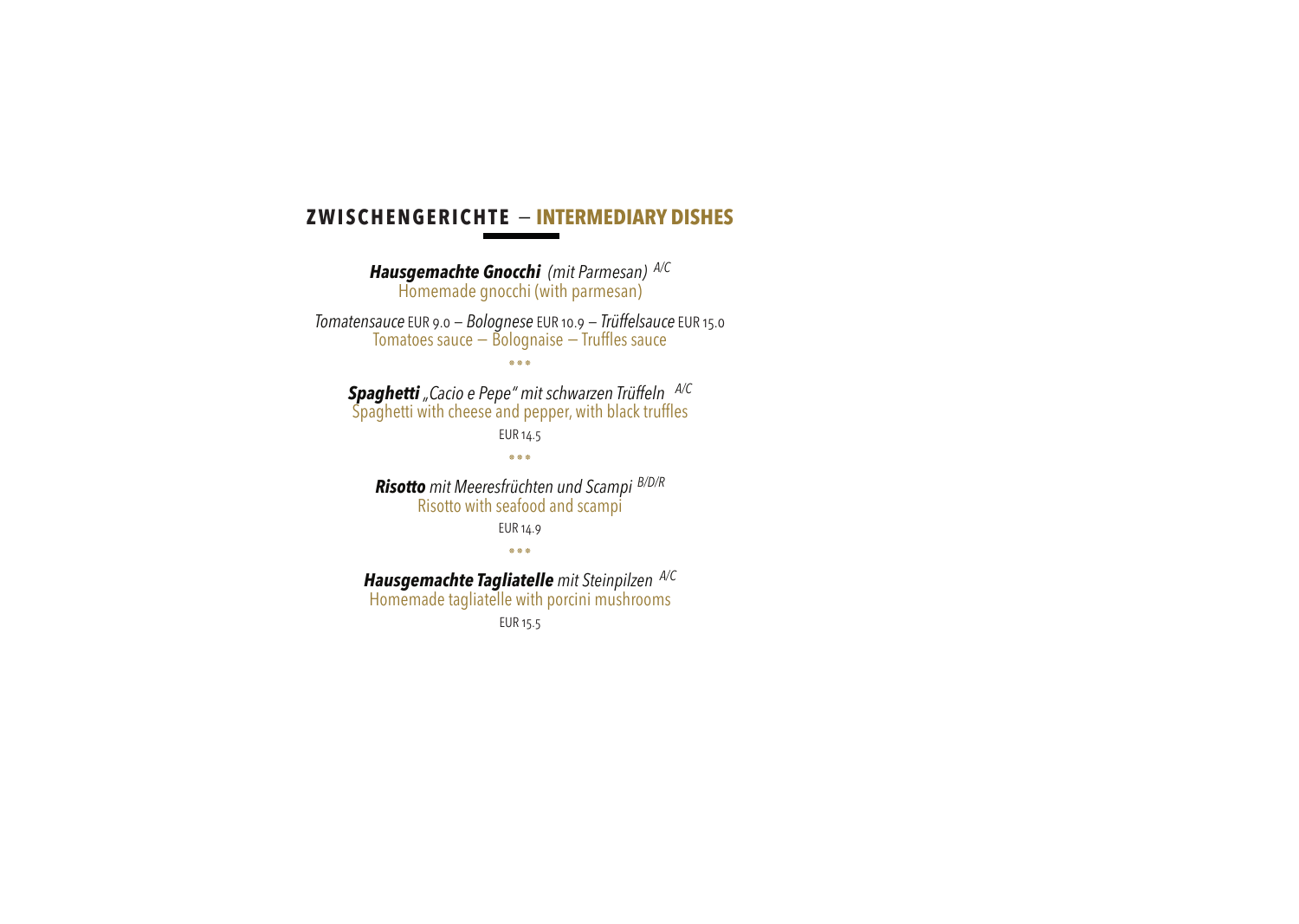## **VEGANE SPEISEN** − **VEGAN MEALS**

*Sautierte Waldpilze auf Blattsalat*

Sautéed wild mushrooms on lettuce

EUR 13.5

٭٭٭

*Baby Blattspinat mit Avocado, Tomaten und getrüffeltem Erdäpfelpüree <sup>G</sup>* Baby spinach leaves with avocado, tomatoes and truffled mashed potatoes EUR 12.9 ٭٭٭ *Cremiges Risotto mit Waldpilzen <sup>A</sup>* Creamy risotto with wild mushrooms EUR 14.5

٭٭٭

*Hausgemachte Ravioli mit Eierschwammerl und Steinpilzen <sup>A</sup>*

Homemade ravioli with chanterelles and porcini mushrooms

EUR 14.9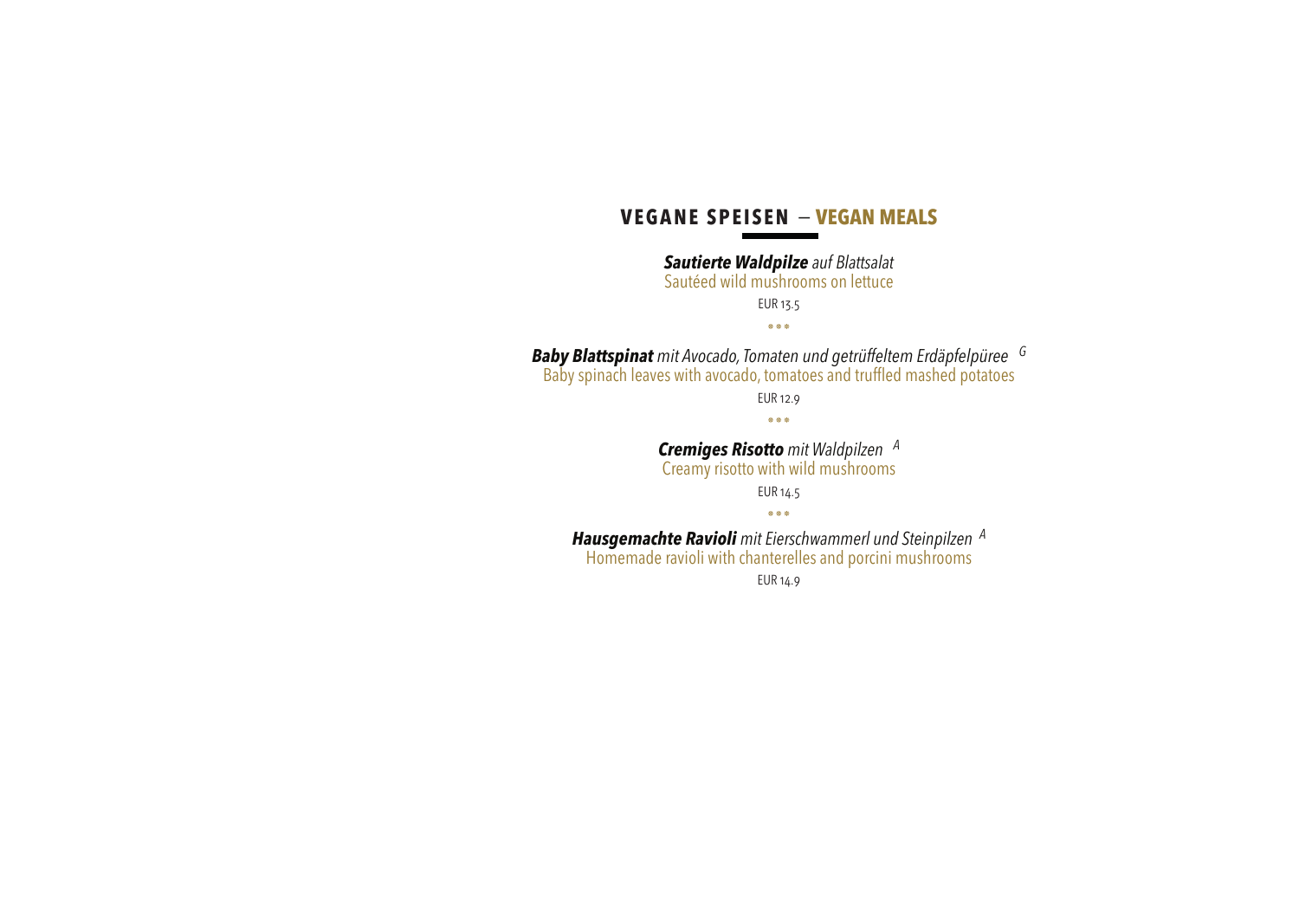### **WIENER KLASSIKER** − **VIENNESE CLASSIC**

*Schweinefilet im Speckmantel mit Pfefferrahmsauce, Schupfnudeln und Gemüse A/C* Pork tenderloin wrapped in bacon with pepper cream sauce, potato noodles and vegetables EUR 17.5 ٭٭٭ *Tafelspitz mit Rösti, Gemüse, Apfelkren und Schnittlauchsauce A/C/L* Boiled beef with homade hashbrowns, vegetables, apple horseradish and chive sauce EUR 18.5 ٭٭٭ *Gebratene Kalbsleber mit glasierten Apfelscheiben, Blattspinat und Erdäpfelpüree <sup>G</sup>* Fried calves liver with glazed apple slices, leaf spinach and mashed potatoes EUR 18.5 ٭٭٭ *Zwiebelrostbraten vom Beiried mit Speckfisolen und Bratkartoffeln* Onion roast beef with bacon green beans and fried potatoes EUR 18.5 ٭٭٭ *Wiener Schnitzel vom Kalb mit gemischtem Salat A/C* Veal Wiener Schnitzel with mixed salad EUR 18.5 ٭٭٭ *Wiener Schnitzel vom Schwein oder Huhn mit gemischtem Salat oder Pommes frites A/C*

Wiener Schnitzel of pork or chicken with mixed salad or French fries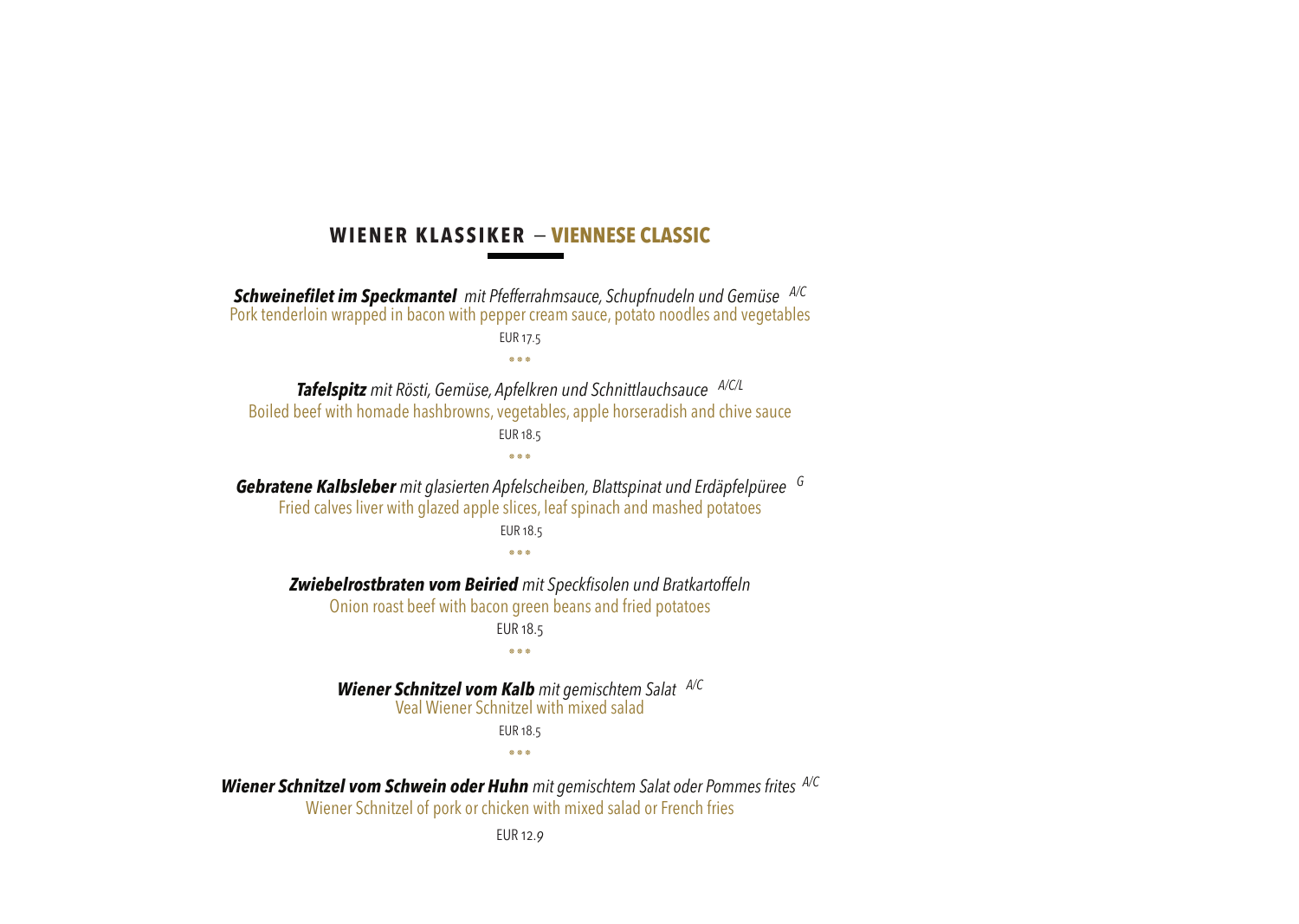#### **UNSERE HAUPTGERICHTE** − **OUR MAIN DISHES**

*Barbarie Entenbrust − rosa gebraten − mit Belugalinsen und Brokkoli* Barbarie duck breast - roasted pink - with beluga lentils and broccoli EUR 17.5 ٭٭٭

*Lungenbraten vom Jungwildschwein − rosa gebraten − A/C mit sautierten Waldpilzen und Erdäpfelroulade* Wild boar roast with sautéed wild mushrooms and potato roulade EUR 19.5

٭٭٭

*Lammrücken Kräuterkruste auf Rosmarinsauce mit gegrilltem Gemüse und Trüffel-Polenta <sup>A</sup>* Rack of lamb herb crust on rosemary sauce with grilled vegetables and truffle polenta EUR 19.5 ٭٭٭

*Rib Eye Steak − 250g − mit Kräuterbutter, Rosmarinkartoffeln und gegrilltem Gemüse <sup>G</sup>* Rib eye steak — 250g — with herb butter, rosemary potato and grilled vegetables EUR 22.5 ٭٭٭

*Rinderfiletsteak − 250g − Bratkartoffeln, Gemüse und Pfefferrahmsauce*  Beef fillet steak — 250g — fried potatoes, vegetables and pepper cream sauce EUR 26.0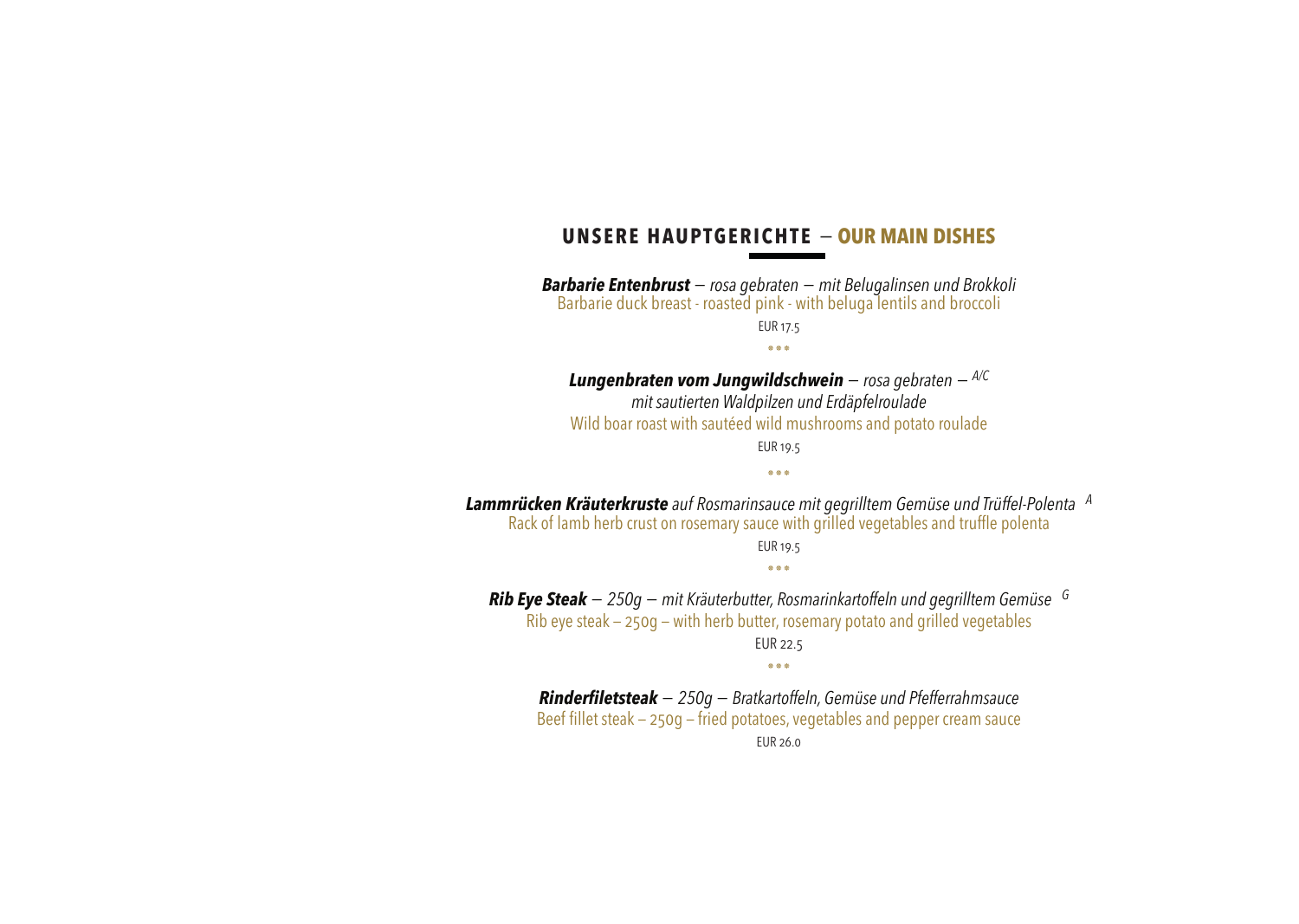### **FISCHGERICHTE** − **SEAFOOD DISHES**

*Calamari fritti mit Pommes frites, Sauce tartare und Cocktailsauce A/C/R* Fried calamari with French fries, tartar sauce and cocktail sauce

EUR 17.5

٭٭٭ *Fischsuppe Bouillabaisse a la Prindl mit Miesmuscheln, Meeresfrüchten, Fischfilet und Knoblauch-Grissini D/R* Fish soup Bouillabaisse a la Prindl with mussels, seafood, fish fillet and garlic Grissini

EUR 14,9

٭٭٭ *Goldbrasse im Ganzen gebraten mit Knoblauch Kräuter, Kartoffeln und Blattspinat D/R*

Roasted sea bream whole - with garlic herbs, leaf spinach and potatoes

EUR 18.5

٭٭٭

*Angler Medaillons mit Safransauce, Paprika Ragout und Trüffel Polenta A/D* Angler, sea-devil medaillons with saffron sauce, pepper ragout and truffle polenta

EUR 21.5

٭٭٭

*Fischplatte für 2 Personen mit Lachs, Bachsaibling, Calamari, Jakobsmuscheln, Scampi, Kartoffeln und Gemüse B/D/R* Fish platter for 2 people with Salmon, brook trout, calamari, scallops, vegetables and potatoes

EUR 48.0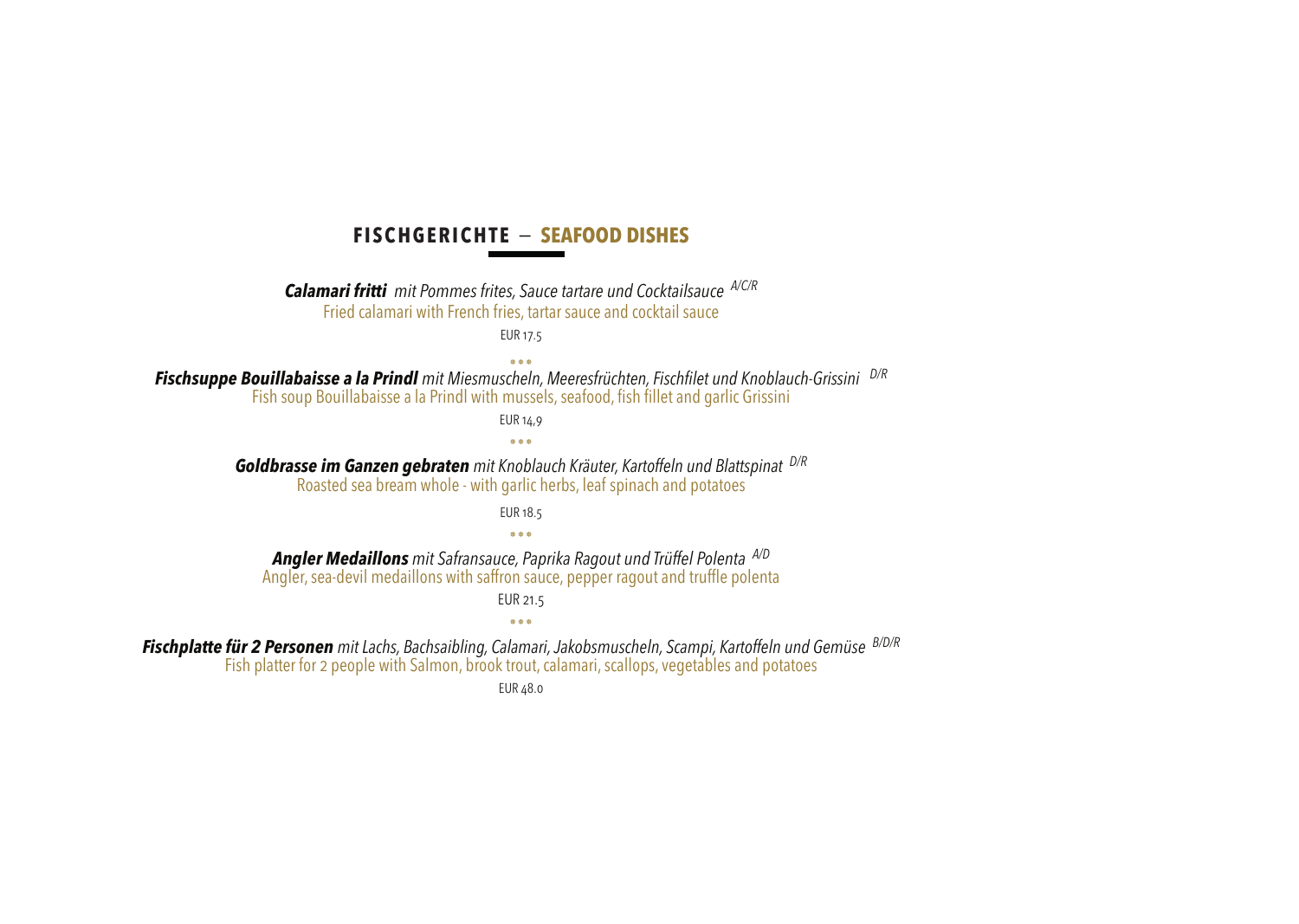## **DESSERT**− **DESSERTS**

*Zweierlei Schokoladenmousse im Glas mit frischen Beeren <sup>C</sup>* Two chocolate mousse in glass with fresh berries EUR 7.5 ٭٭٭ *Topfen-Nougatknödel mit Früchten A/C/G* Quark nougat dumplings with fruit EUR 7.8 ٭٭٭ *Schokoladensoufflé mit Mango-Ragout und Himbeersorbet A/C* Chocolate Soufflé with mango ragout and raspberry sorbet EUR 8.5 ٭٭٭ *Hausgemachter Kaiserschmarrn mit Zwetschkenröster A/C* Homemade fluffy Shredded Pancake (Kaiserschmarrn) with plum roast EUR 9.5 ٭٭٭ *Käseteller mit Walnüssen, Weintrauben, Apfelscheiben G/E* Cheese plate with walnuts, grapes, apple slices EUR 9.5